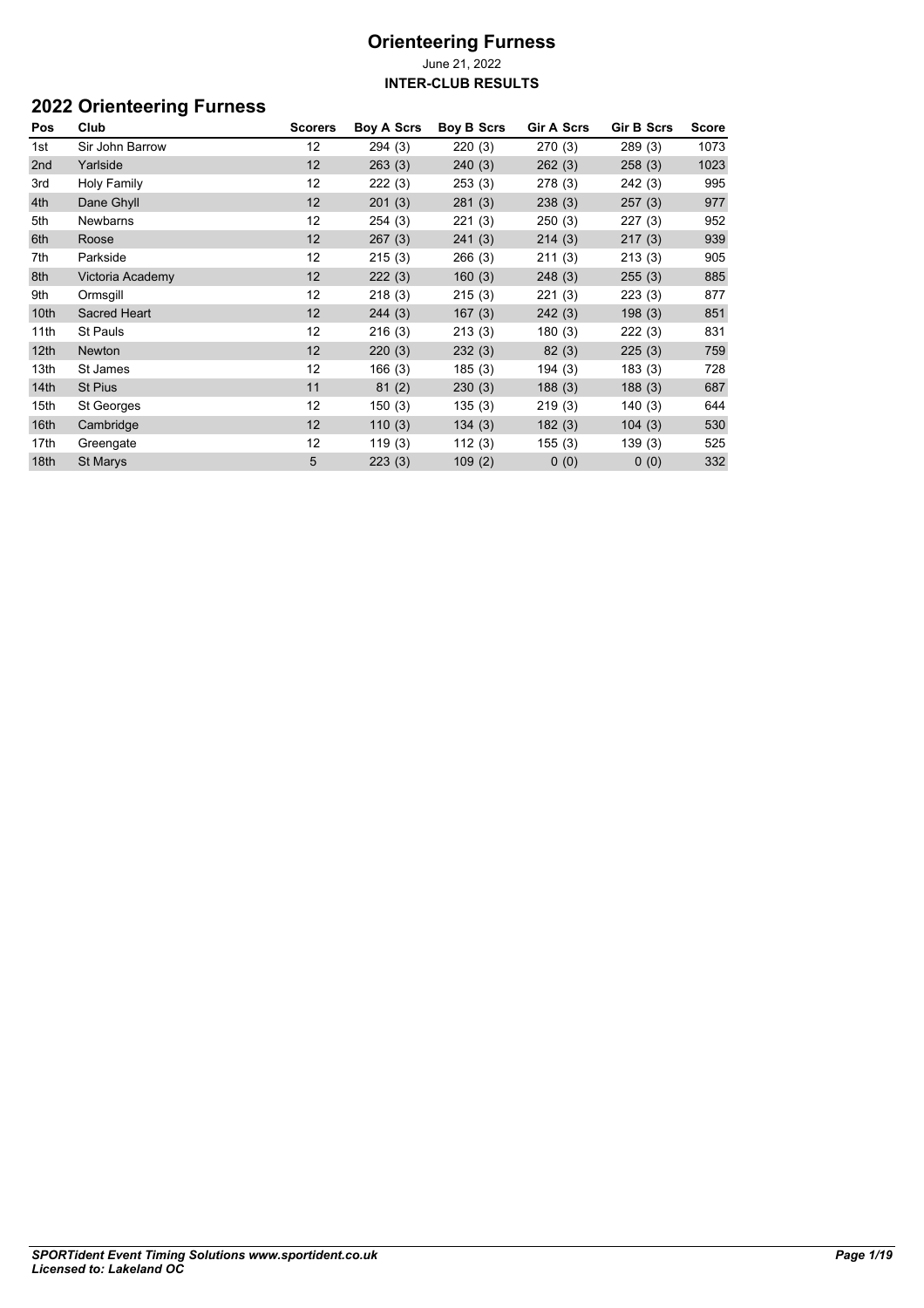## **Sir John Barrow**

| Ivan        | Boys A  | 100 |
|-------------|---------|-----|
| Kate        | Girls B | 100 |
| Kate        | Girls A | 100 |
| Caleb       | Boys A  | 99  |
| Matilda     | Girls B | 95  |
| <b>Tess</b> | Girls A | 95  |
| Finley      | Boys A  | 95  |
| <b>Tess</b> | Girls B | 94  |
| Noah        | Boys B  | 90  |
| Lucy        | Girls A | 75  |
| Milo        | Boys B  | 67  |
| George      | Boys B  | 63  |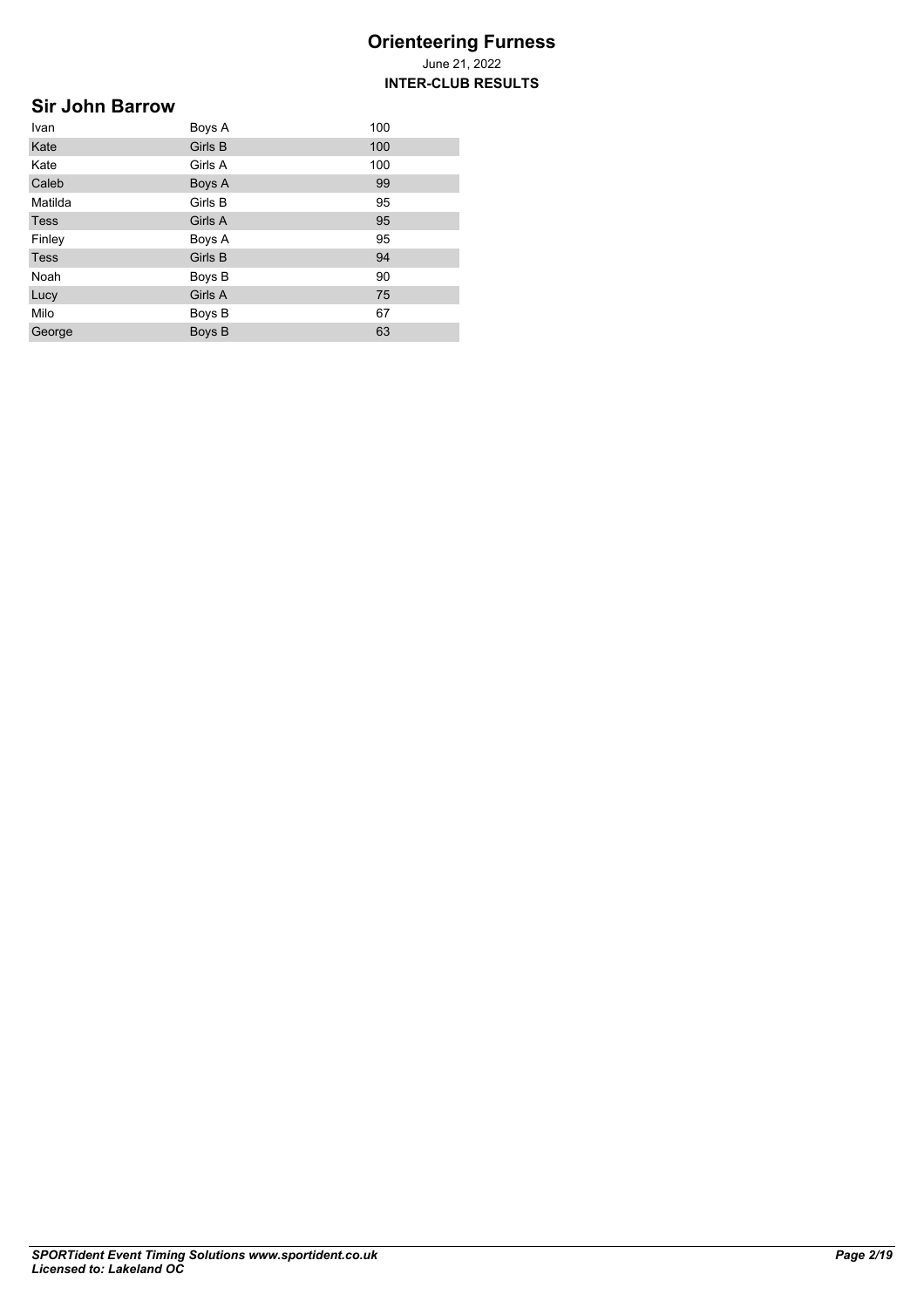**INTER-CLUB RESULTS**

## **Yarlside**

| <b>Tyler Anderson</b>    | Boys A  | 98 |
|--------------------------|---------|----|
| Sienna Hill              | Girls B | 96 |
| Grace Anderson           | Girls A | 90 |
| <b>Eleanor Abernethy</b> | Girls A | 87 |
| Oona Joughin Mossop      | Girls B | 86 |
| <b>Mathew Jones</b>      | Boys B  | 85 |
| Sienna Hill              | Girls A | 85 |
| Mathew Jones             | Boys A  | 84 |
| Josh Quinn               | Boys A  | 81 |
| <b>Tyler Anderson</b>    | Boys B  | 78 |
| Lucas Ross               | Boys B  | 77 |
| Bella Johnson            | Girls B | 76 |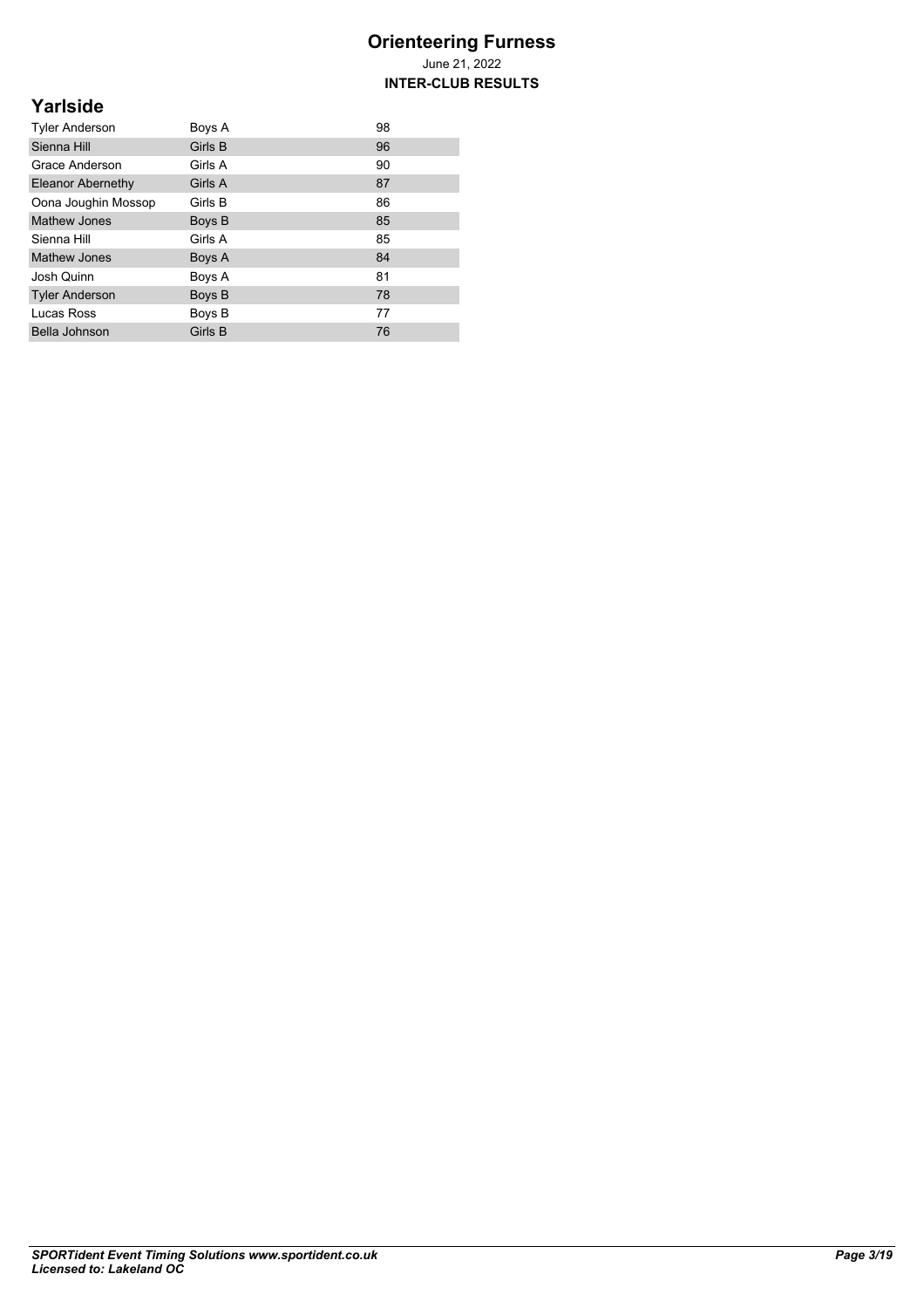**INTER-CLUB RESULTS**

# **Holy Family**

| Sophia         | Girls A | 99 |
|----------------|---------|----|
| <b>Isaac</b>   | Boys B  | 98 |
| Pippa          | Girls A | 97 |
| Florence       | Girls B | 91 |
| Dominik        | Boys A  | 85 |
| Milly          | Girls B | 84 |
| Florence       | Girls A | 82 |
| <b>Dexter</b>  | Boys B  | 79 |
| Dexter         | Boys A  | 78 |
| <b>Dominik</b> | Boys B  | 76 |
| Pippa          | Girls B | 67 |
| Thomas         | Boys A  | 59 |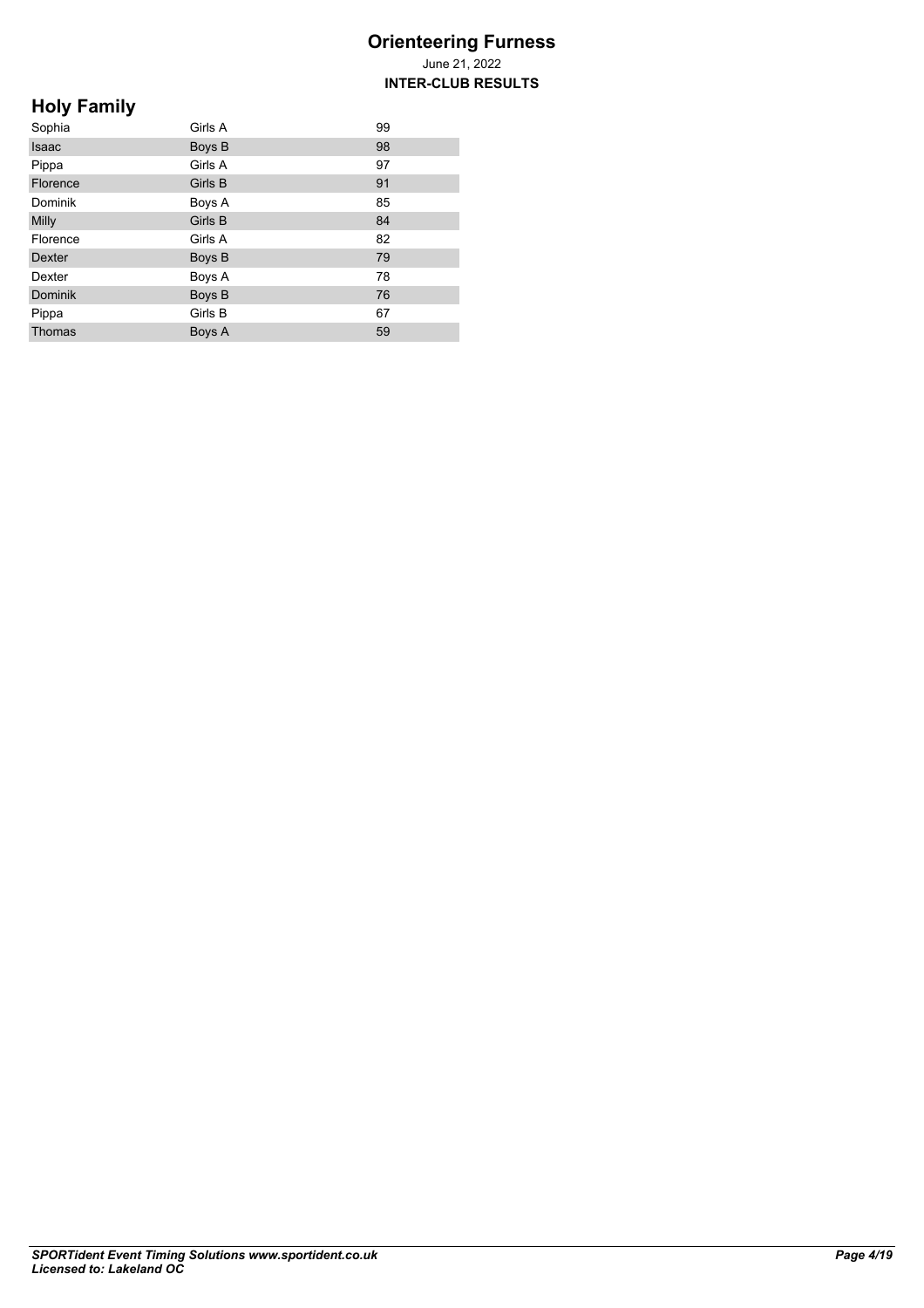# **Dane Ghyll**

| Lily Scaife             | Girls B | 98 |
|-------------------------|---------|----|
| Raffy Johnston          | Boys B  | 96 |
| <b>Charlie Phillips</b> | Boys A  | 94 |
| Hanying Gu              | Girls B | 93 |
| Kieran Bannister        | Boys B  | 93 |
| Harry Clyde             | Boys B  | 92 |
| Lily Scaife             | Girls A | 85 |
| Raffy Johnston          | Boys A  | 83 |
| Hanying Gu              | Girls A | 79 |
| <b>Lily Drake</b>       | Girls A | 74 |
| Lily Drake              | Girls B | 66 |
| Oliver Lee              | Boys A  | 24 |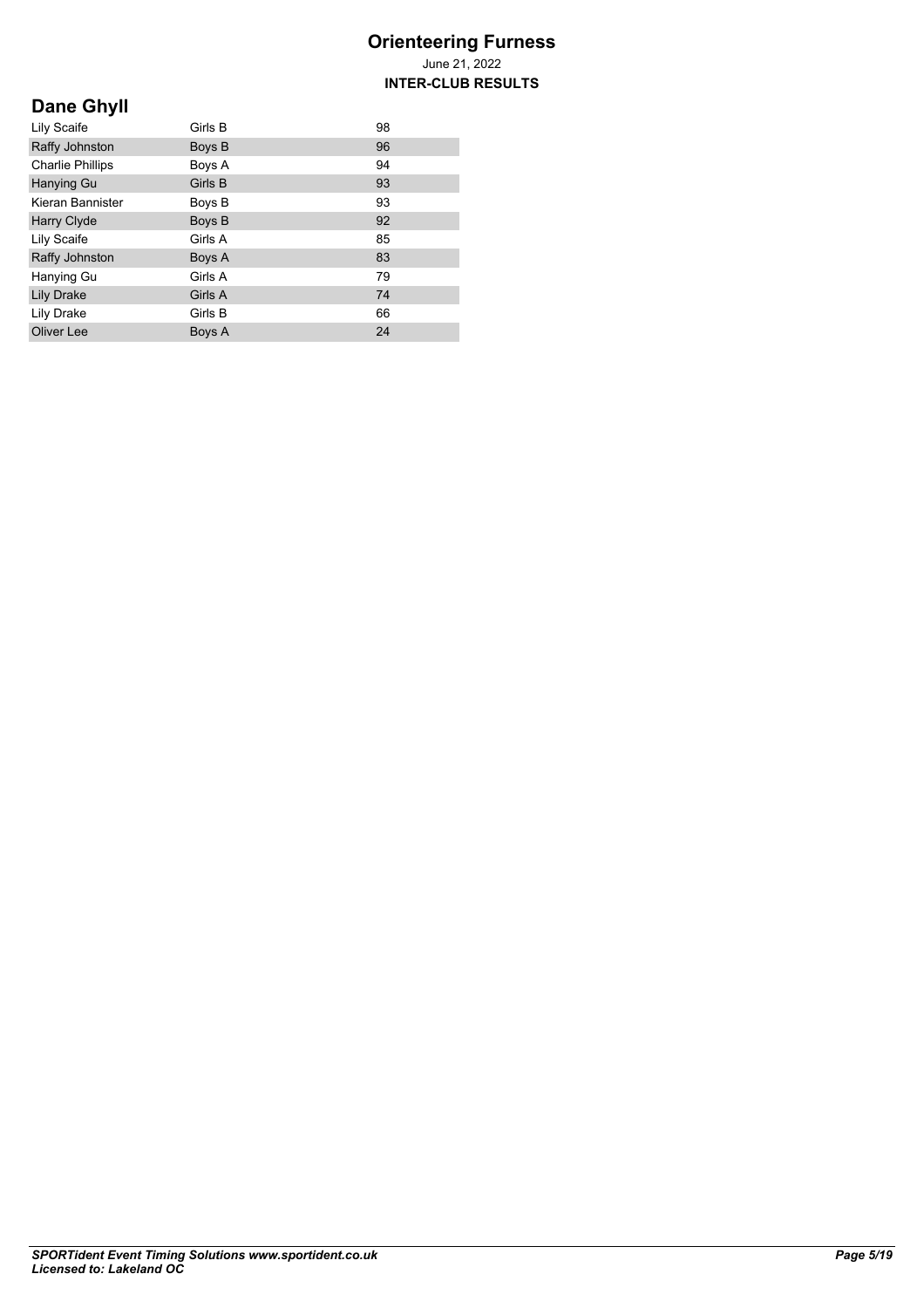**INTER-CLUB RESULTS**

### **Newbarns**

| Amy Hadwin            | Girls A | 98 |
|-----------------------|---------|----|
| Amelia Parker         | Girls A | 94 |
| Reese Fox             | Boys A  | 90 |
| <b>Blake Cummings</b> | Boys A  | 87 |
| Zak Riseley           | Boys B  | 84 |
| <b>Emily Staunton</b> | Girls B | 82 |
| Theo Riley            | Boys A  | 77 |
| Amy Hadwin            | Girls B | 75 |
| Ellis Trengove        | Boys B  | 72 |
| Gracie Mae Bond       | Girls B | 70 |
| Theo Riley            | Boys B  | 65 |
| Gracie Mae Bond       | Girls A | 58 |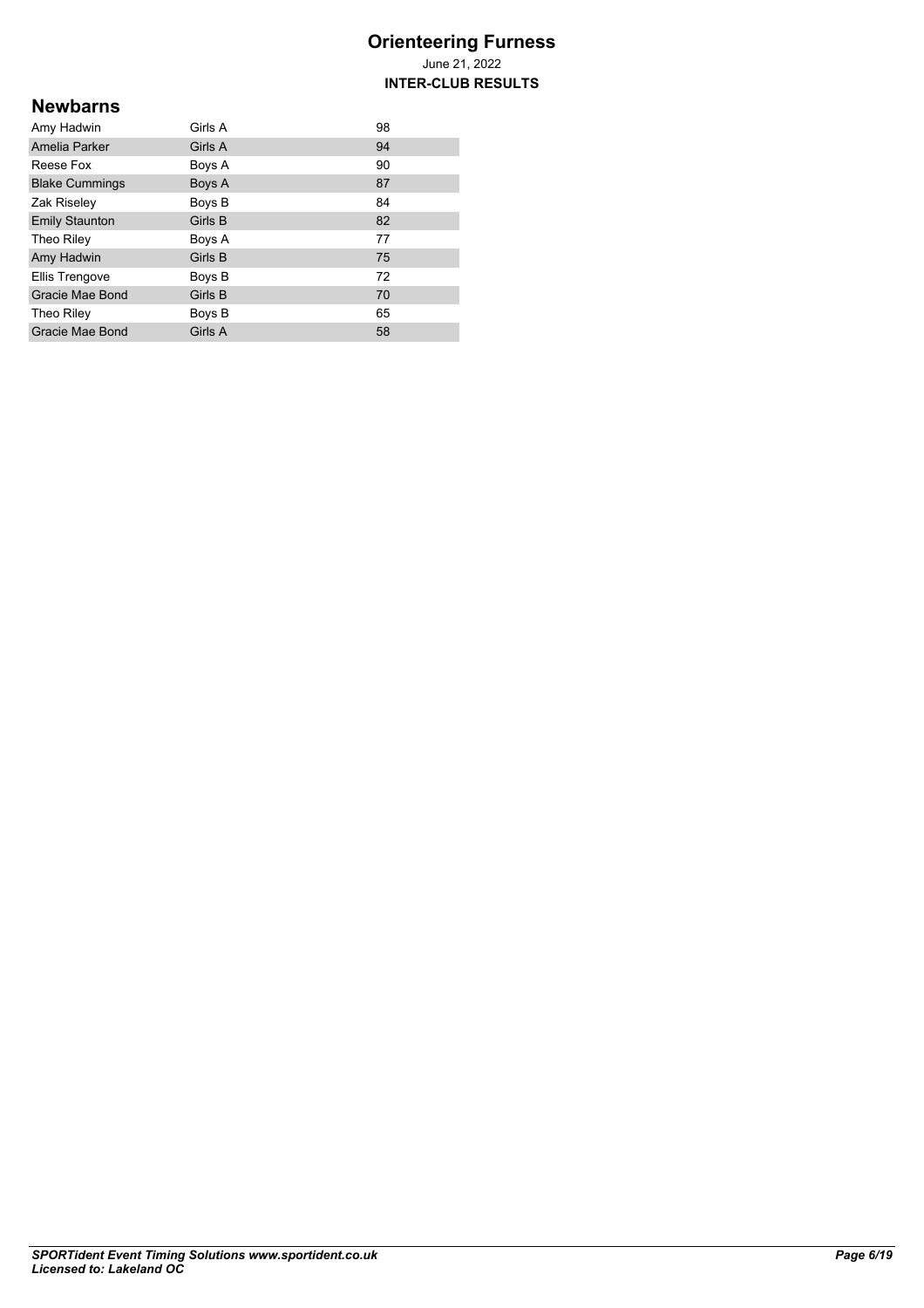**INTER-CLUB RESULTS**

## **Roose**

| Luke Crellin            | Boys B  | 99 |
|-------------------------|---------|----|
| Joseph Middleton        | Boys A  | 97 |
| Jack Welsh              | Boys A  | 90 |
| Joseph Middleton        | Boys B  | 87 |
| Jacob Lauderdale        | Boys A  | 80 |
| Lilli-Mae Fretwell      | Girls B | 79 |
| Isla Smith              | Girls A | 78 |
| Isla Smith              | Girls B | 77 |
| Romey Archer            | Girls A | 72 |
| <b>Charlotte Davies</b> | Girls A | 64 |
| <b>Charlotte Davies</b> | Girls B | 61 |
| <b>Henry Exley</b>      | Boys B  | 55 |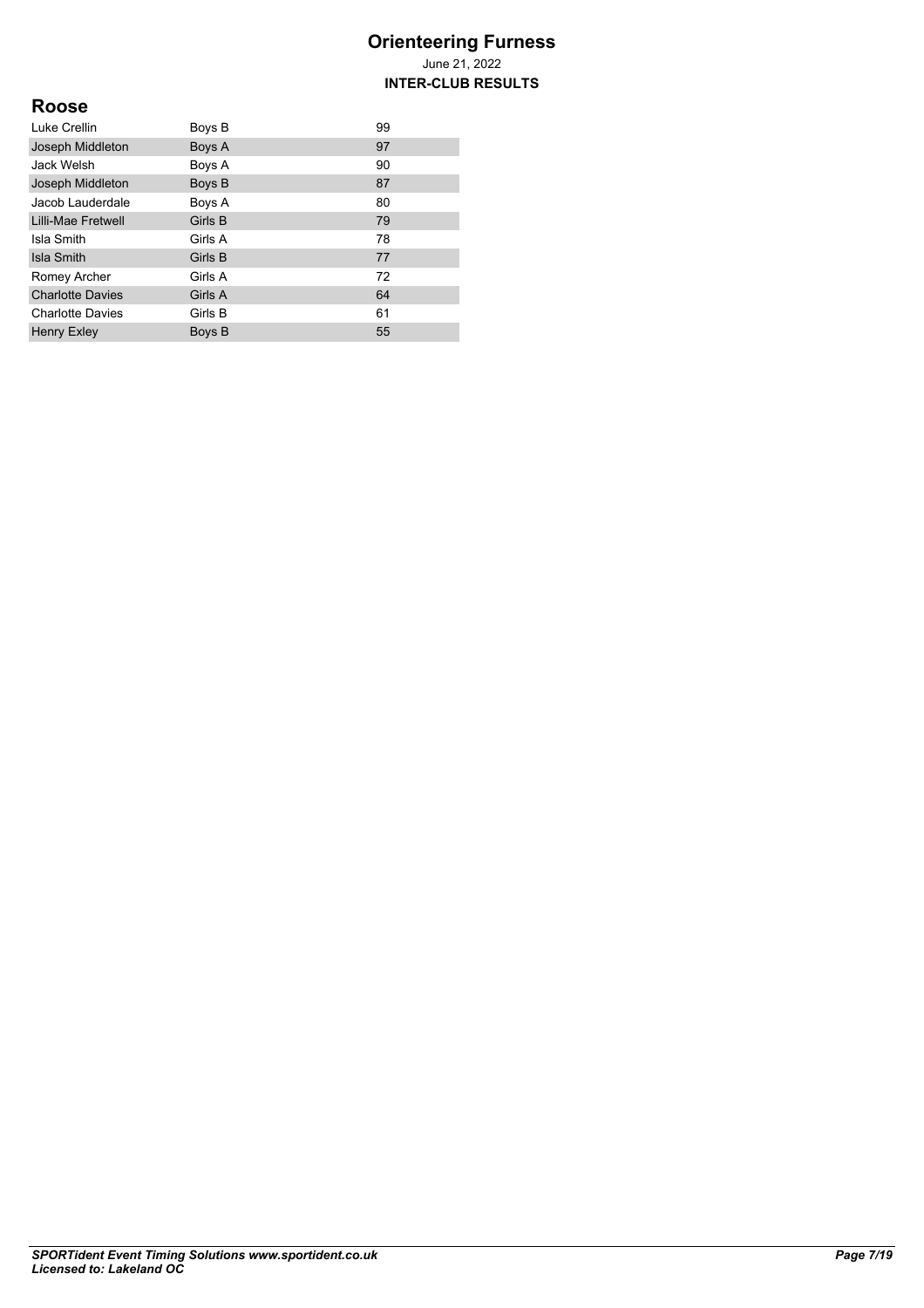## **Parkside**

| Coby        | Boys B  | 100 |
|-------------|---------|-----|
| Coby        | Boys A  | 96  |
| Finley      | Boys B  | 91  |
| Macie       | Girls A | 86  |
| Alexie      | Girls B | 85  |
| Leon        | Boys B  | 75  |
| Alex        | Boys A  | 74  |
| Macie       | Girls B | 68  |
| Alexia      | Girls A | 63  |
| Iga         | Girls A | 62  |
| Scarlett    | Girls B | 60  |
| <b>Jack</b> | Boys A  | 45  |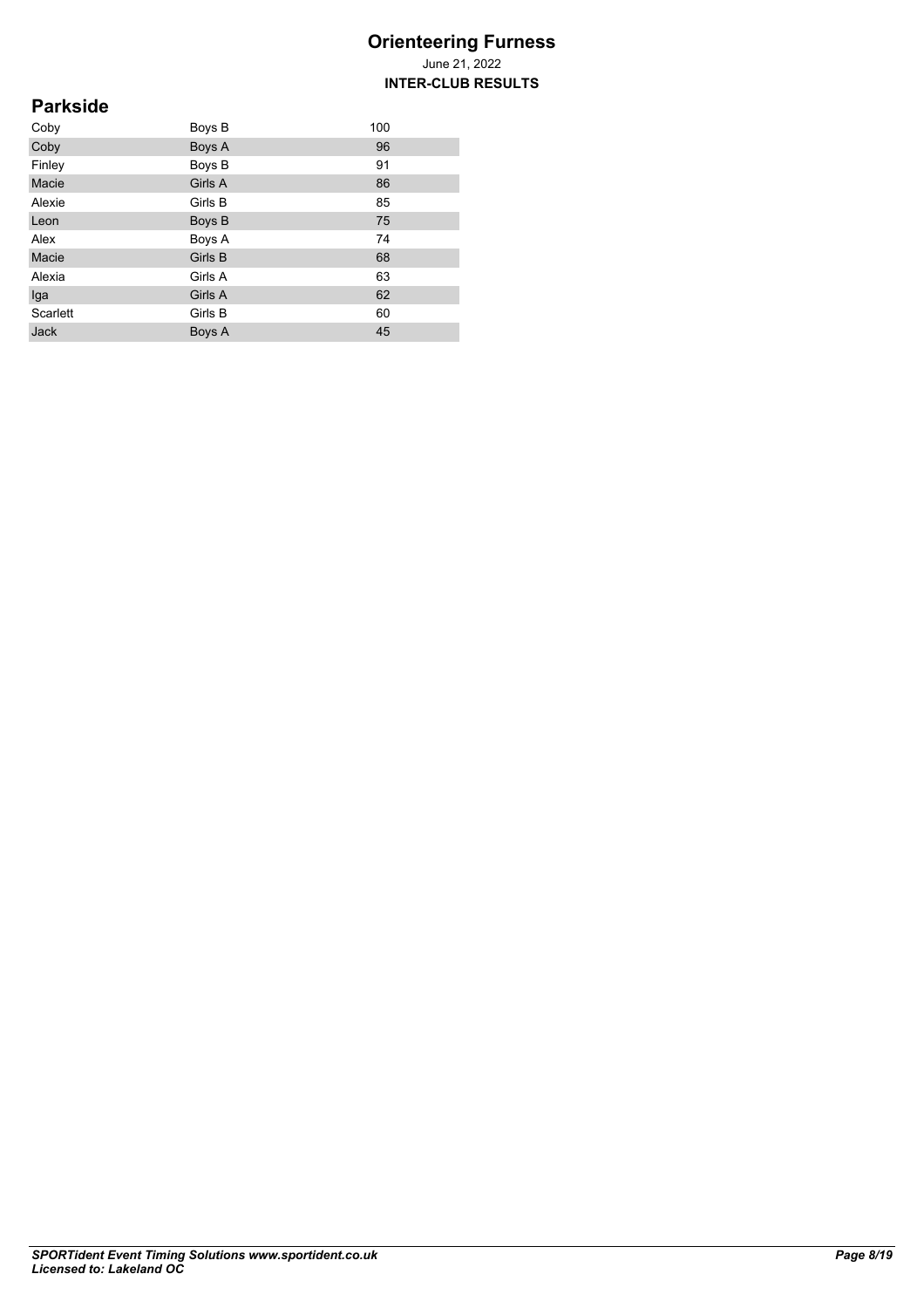**INTER-CLUB RESULTS**

# **Victoria Academy**

| Hallie Graham          | Girls B | 92 |
|------------------------|---------|----|
| <b>Isobel Crompton</b> | Girls A | 91 |
| Sadie Mould            | Girls B | 89 |
| Sadie Mould            | Girls A | 88 |
| Caleb Van Haren        | Boys A  | 76 |
| Lewis Kyle             | Boys A  | 75 |
| <b>Kirby Gleaves</b>   | Girls B | 74 |
| George Leeming         | Boys A  | 71 |
| <b>Kirby Gleaves</b>   | Girls A | 69 |
| Caleb Van Haren        | Boys B  | 61 |
| George Leeming         | Boys B  | 52 |
| <b>Joel Fisher</b>     | Boys B  | 47 |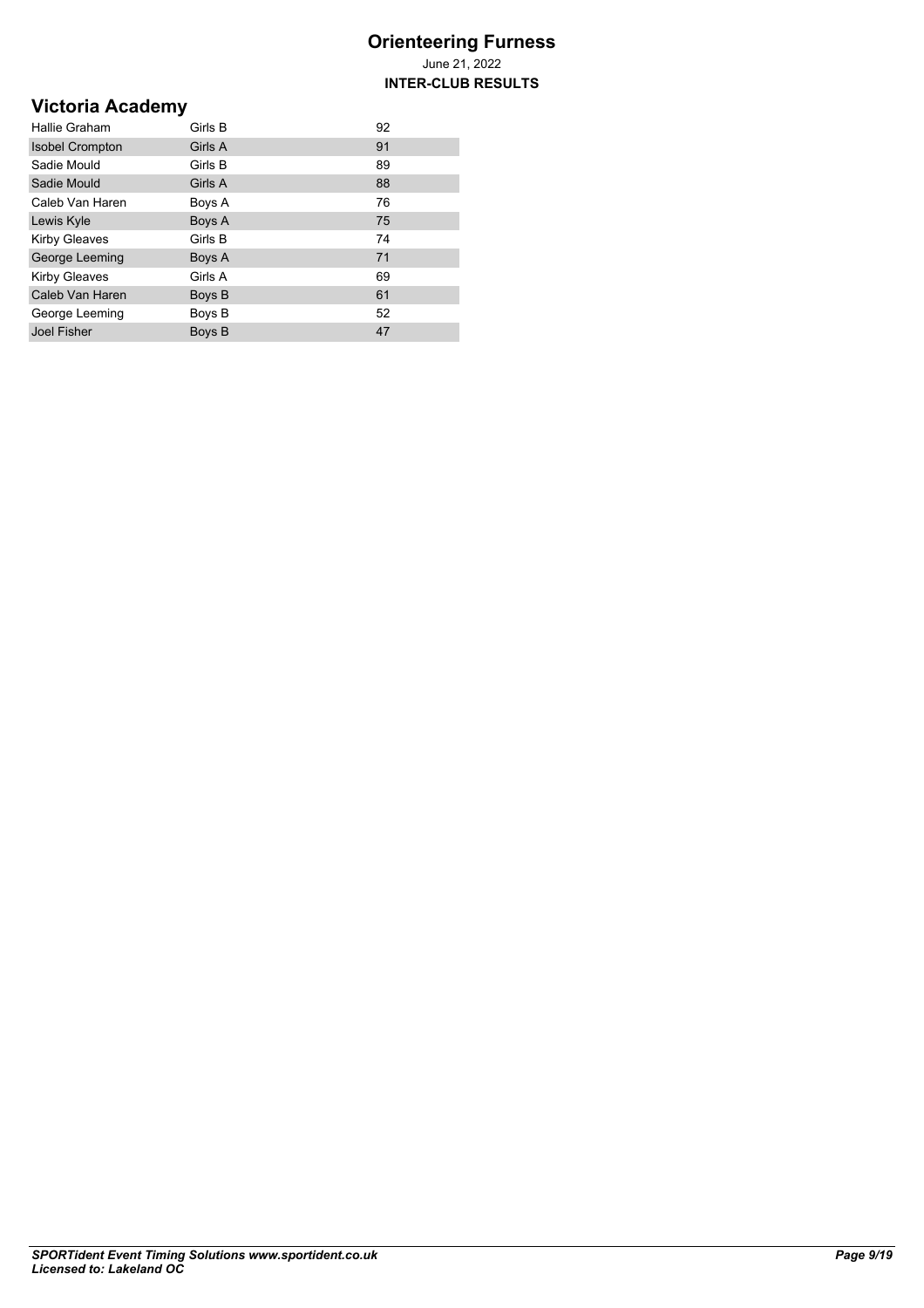**INTER-CLUB RESULTS**

# **Ormsgill**

| Brogan Brown                  | Girls A | 93 |
|-------------------------------|---------|----|
| <b>Harrison Postlethwaite</b> | Boys B  | 88 |
| Coben Wade                    | Boys A  | 82 |
| Kayden Parsons                | Boys B  | 82 |
| Brogan Brown                  | Girls B | 82 |
| <b>Mercedes Charnley</b>      | Girls B | 78 |
| Kayden Parsons                | Boys A  | 72 |
| <b>Mercedes Charnley</b>      | Girls A | 71 |
| <b>Harrison Postlethwaite</b> | Boys A  | 64 |
| <b>Tyleasha Parsons</b>       | Girls B | 63 |
| <b>Tyleasha Parsons</b>       | Girls A | 57 |
| Coben Wade                    | Boys B  | 45 |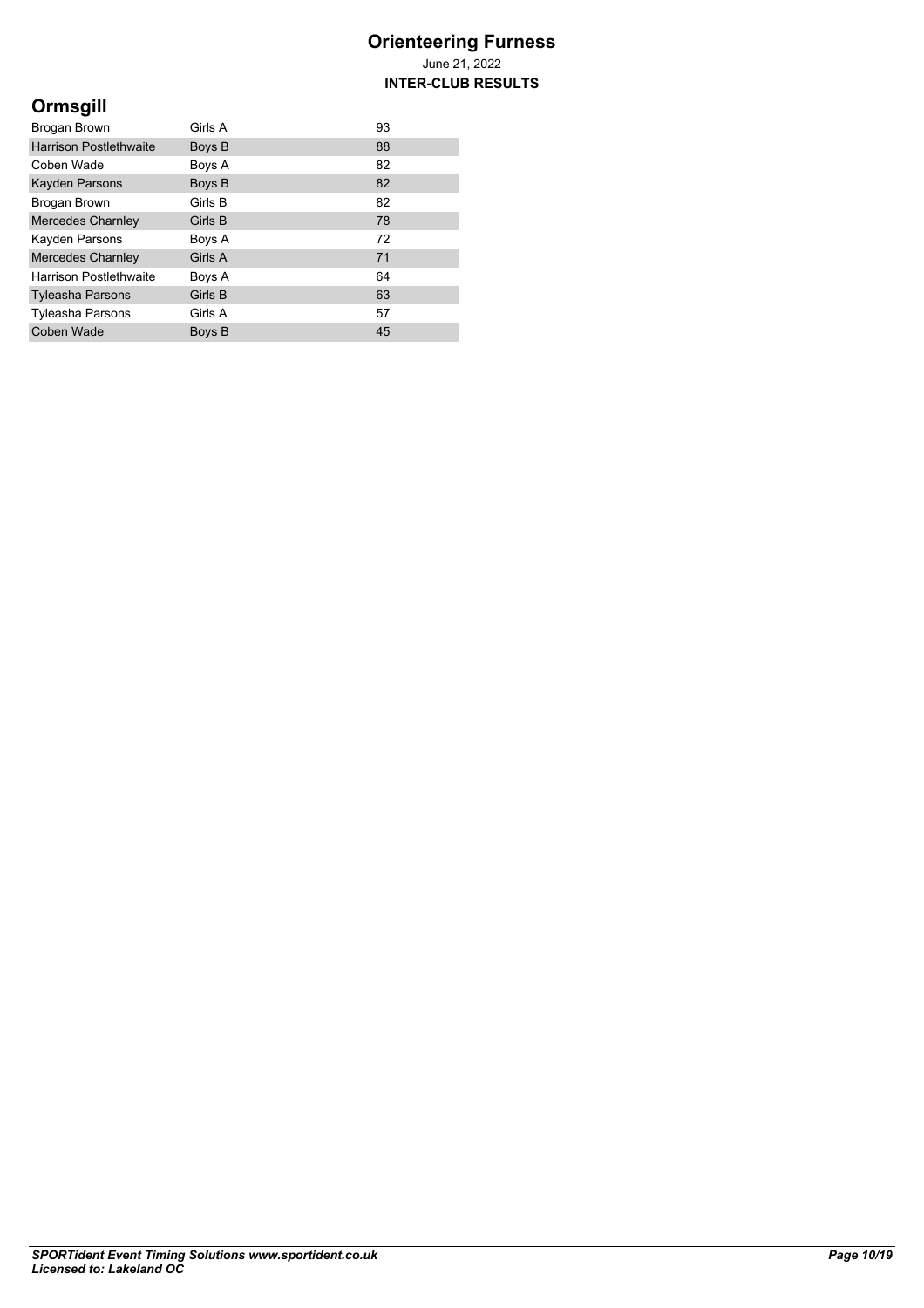June 21, 2022 **INTER-CLUB RESULTS**

## **Sacred Heart**

| Marshall | Boys B  | 97 |
|----------|---------|----|
| Chloe    | Girls A | 96 |
| Marshall | Boys A  | 92 |
| Cohen    | Boys A  | 91 |
| Bethany  | Girls A | 81 |
| Chloe    | Girls B | 80 |
| Amelia   | Girls A | 65 |
| Madison  | Girls B | 64 |
| Leo      | Boys A  | 61 |
| Sophie   | Girls B | 54 |
| L-Jay    | Boys B  | 37 |
| Leo      | Boys B  | 33 |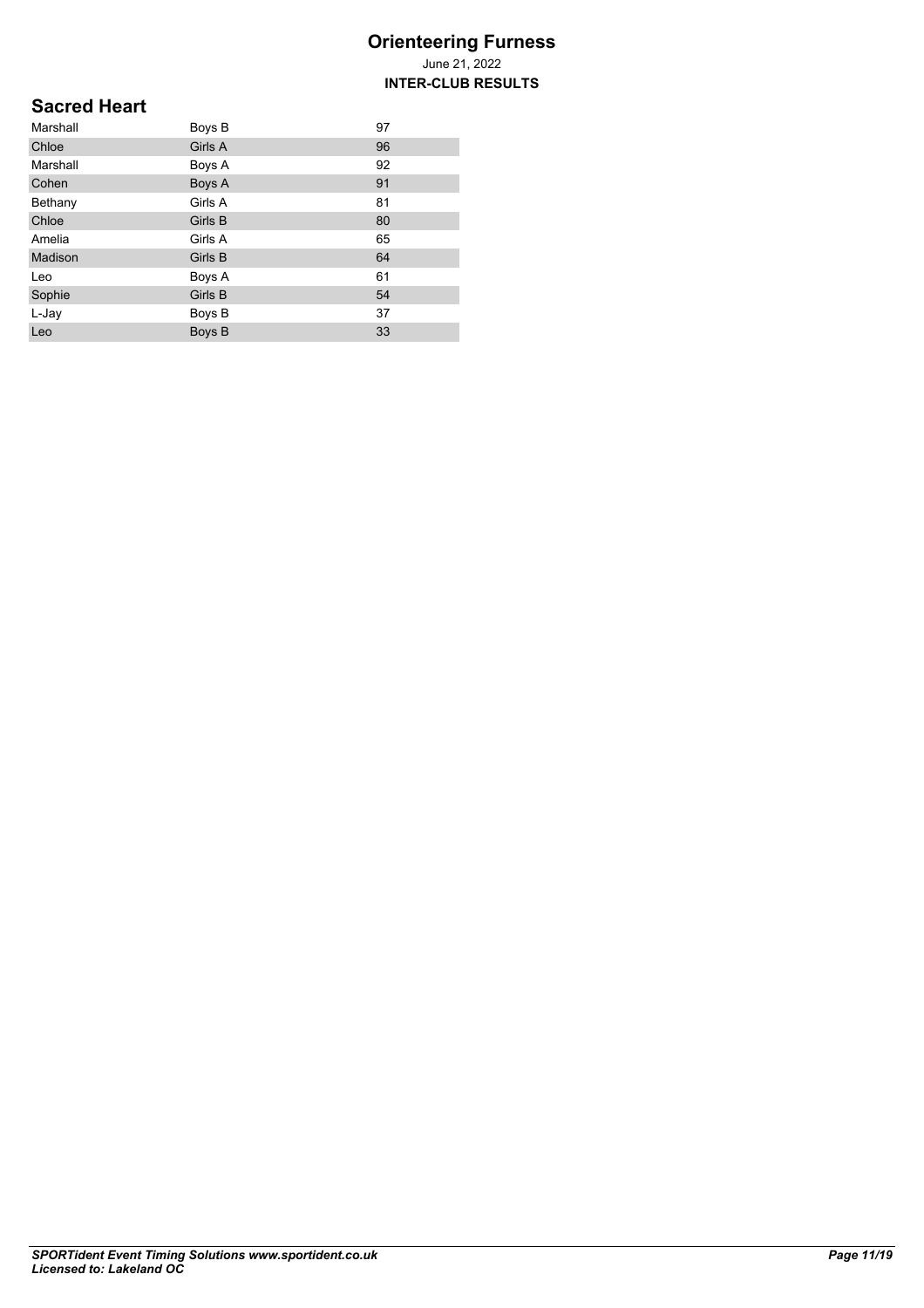June 21, 2022 **INTER-CLUB RESULTS**

## **St Pauls**

| Taryn Dobson           | Girls B | 87 |
|------------------------|---------|----|
| Dominic Schofield      | Boys B  | 83 |
| Logan Mulholland       | Boys A  | 79 |
| <b>Isabelle Howard</b> | Girls B | 73 |
| Oscar Reay             | Boys A  | 71 |
| Oscar Reay             | Boys B  | 68 |
| Evie Clarke            | Girls A | 67 |
| <b>Kallum Davies</b>   | Boys A  | 66 |
| Evie Clarke            | Girls B | 62 |
| Logan Mulholland       | Boys B  | 62 |
| Ruby Dale              | Girls A | 60 |
| <b>Taryn Dobson</b>    | Girls A | 53 |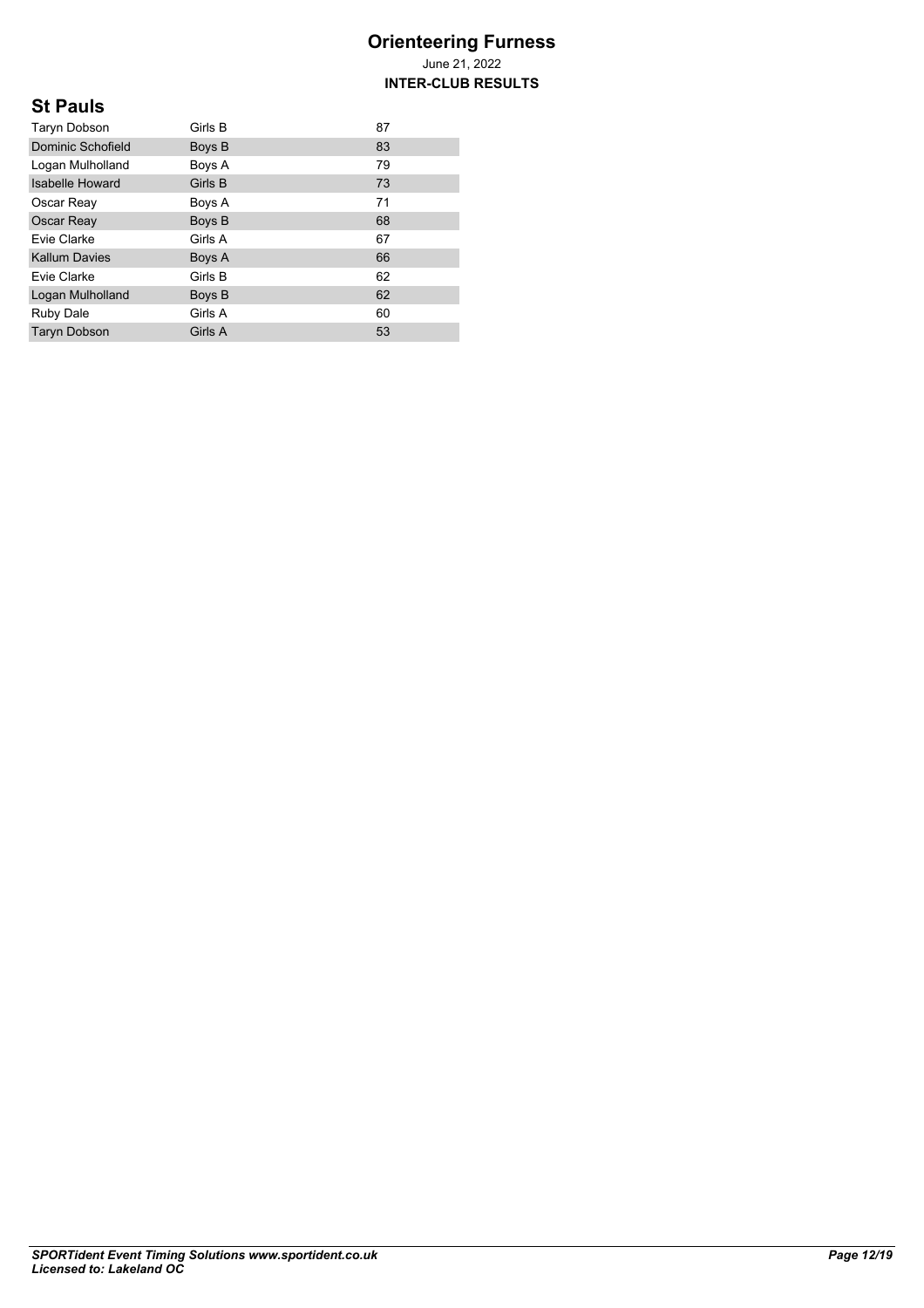**INTER-CLUB RESULTS**

## **Newton**

| Eedi Park           | Girls B | 97 |
|---------------------|---------|----|
| Oliver Todd         | Boys B  | 96 |
| Oliver Todd         | Boys A  | 88 |
| Madoc Jones         | Boys B  | 70 |
| Madoc Jones         | Boys A  | 69 |
| Phoebe Schofiel     | Girls B | 69 |
| George Fussell      | Boys B  | 66 |
| George Fussell      | Boys A  | 63 |
| Isabella Ireland    | Girls B | 59 |
| <b>Molly Rhodes</b> | Girls A | 42 |
| Isabella Ireland    | Girls A | 21 |
| Phoebe Schofiel     | Girls A | 19 |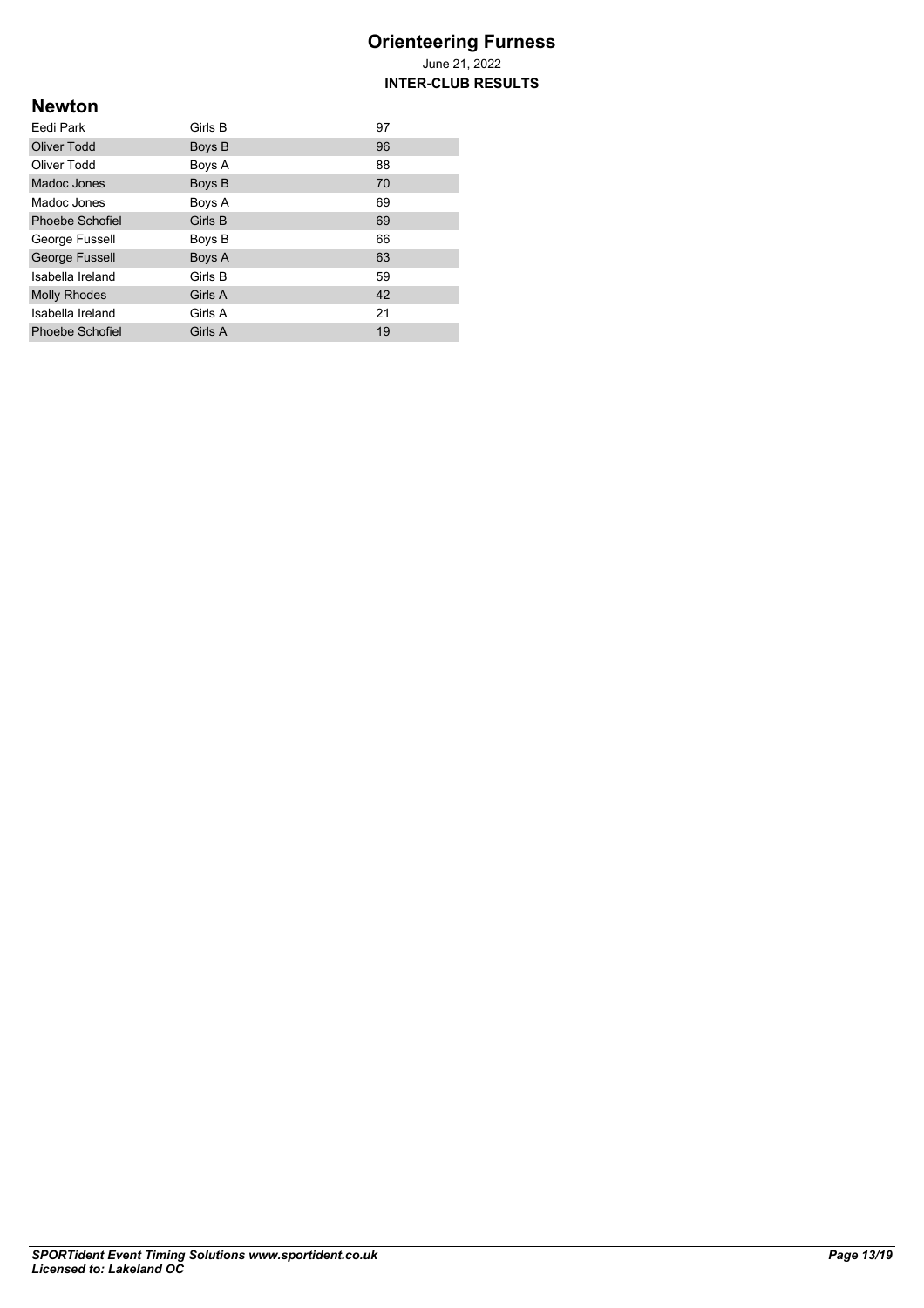**INTER-CLUB RESULTS**

## **St James**

| <b>Connor Hartle</b>  | Boys B  | 94 |
|-----------------------|---------|----|
| Ayla Johnson          | Girls A | 90 |
| Jasmin Perry          | Girls B | 83 |
| <b>Alfie Platts</b>   | Boys A  | 68 |
| Imhari-Sian Stewart   | Girls A | 57 |
| Imhari-Sian Stewart   | Girls B | 56 |
| <b>Connor Hartle</b>  | Boys A  | 55 |
| <b>Alfie Platts</b>   | Boys B  | 49 |
| Jorja Hill            | Girls A | 47 |
| Jorja Hill            | Girls B | 44 |
| <b>Harry Platts</b>   | Boys A  | 43 |
| <b>Conner Parsons</b> | Boys B  | 42 |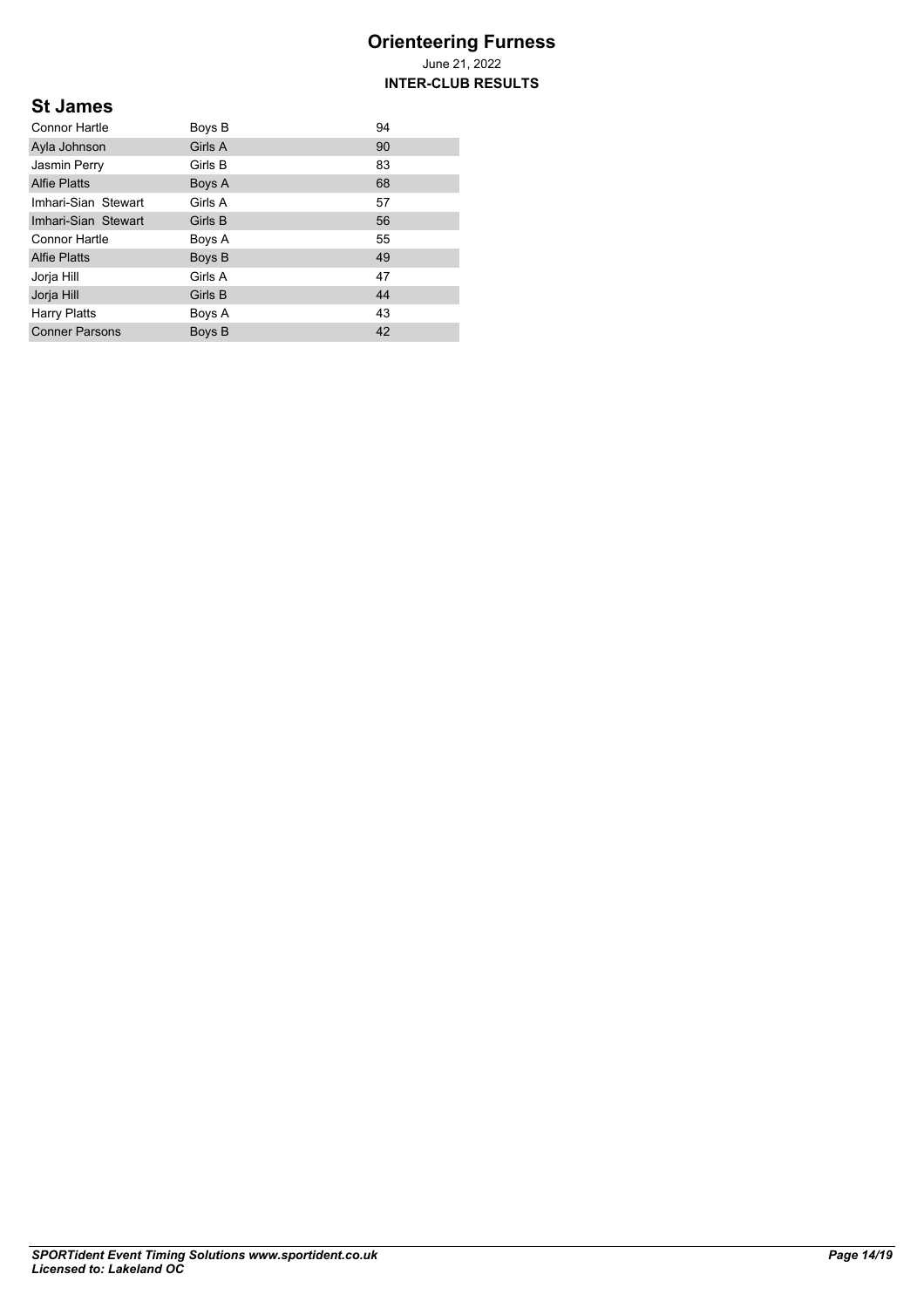June 21, 2022 **INTER-CLUB RESULTS**

## **St Pius**

| Kara   | Girls B | 99 |
|--------|---------|----|
| Zain   | Boys B  | 86 |
| Max    | Boys B  | 80 |
| Lena   | Girls A | 80 |
| Oscar  | Boys B  | 64 |
| Max    | Boys A  | 62 |
| Willow | Girls A | 59 |
| Kara   | Girls A | 49 |
| Willow | Girls B | 47 |
| Lena   | Girls B | 42 |
| Oscar  | Boys A  | 19 |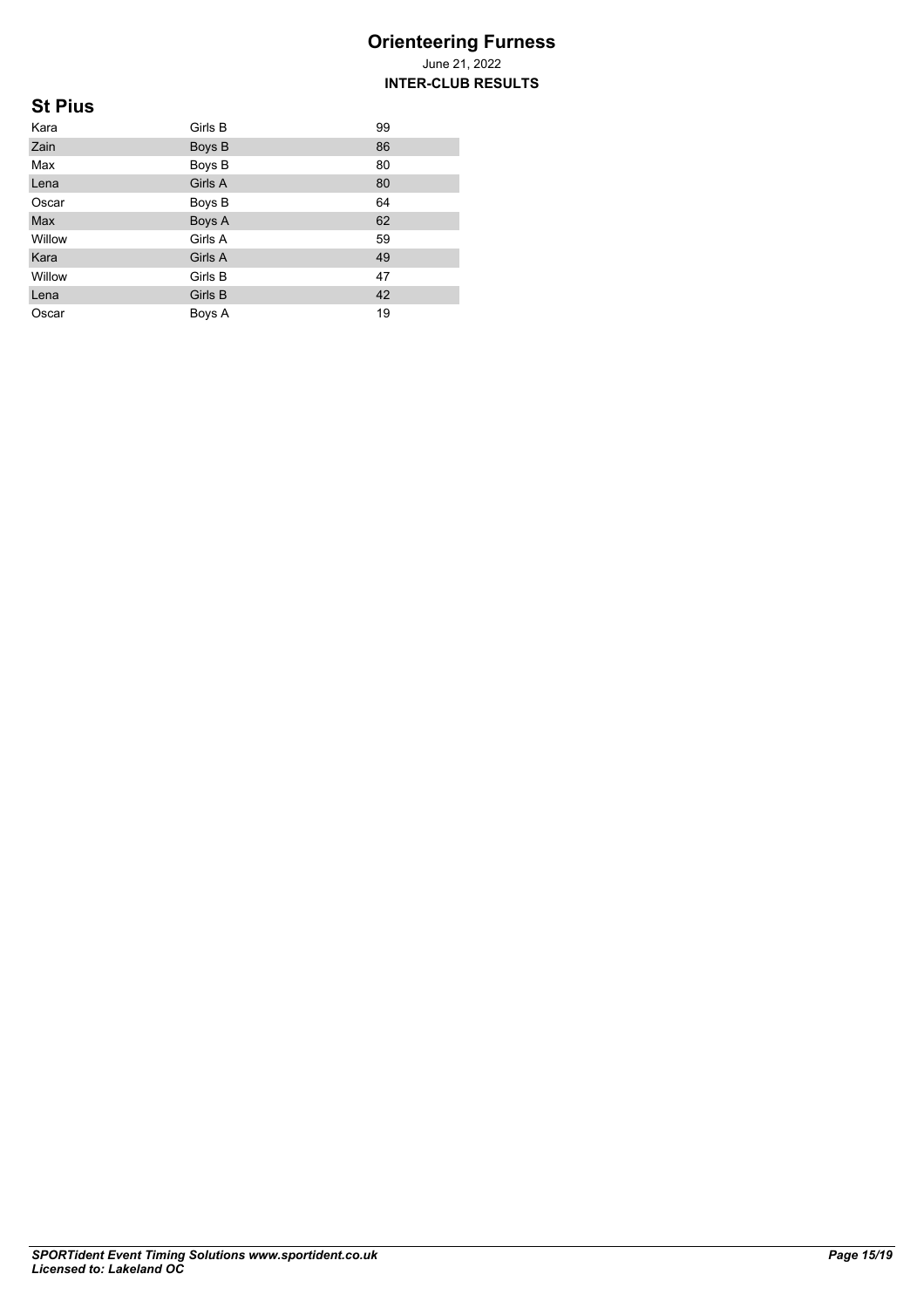**INTER-CLUB RESULTS**

# **St Georges**

| Megan Coltherd        | Girls A | 92 |
|-----------------------|---------|----|
| Jorgie Davies         | Girls A | 70 |
| Arley Farragher       | Boys B  | 58 |
| Sophia Read           | Girls A | 57 |
| Sam Phizacklea        | Boys A  | 56 |
| <b>Ivy Minnican</b>   | Girls B | 53 |
| <b>Charlie Priss</b>  | Boys A  | 48 |
| Mia Morgan            | Girls B | 48 |
| <b>Elliott Howitt</b> | Boys A  | 46 |
| <b>Elliott Howitt</b> | Boys B  | 43 |
| Megan Coltherd        | Girls B | 39 |
| Cody Grieve           | Boys B  | 34 |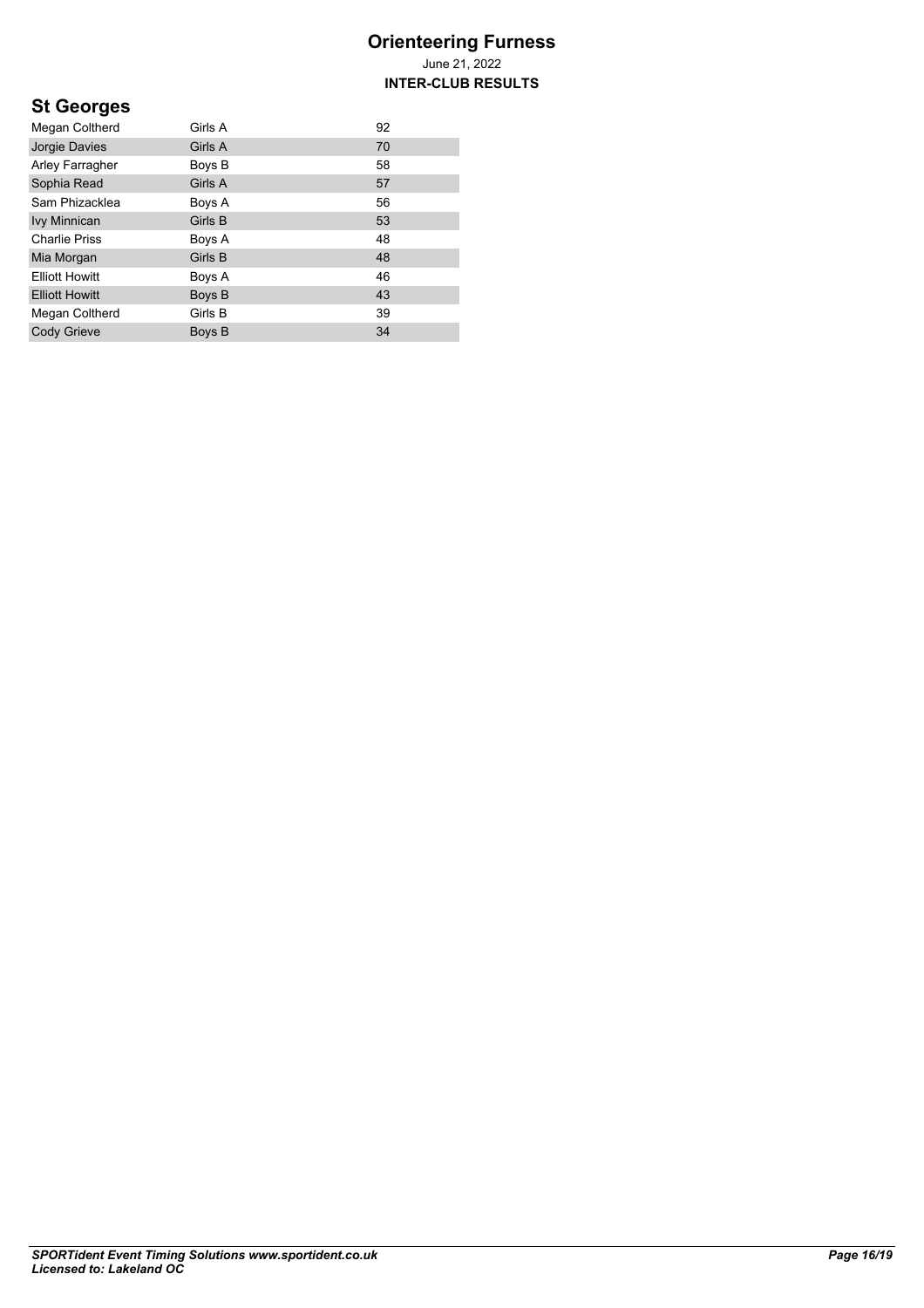**INTER-CLUB RESULTS**

# **Cambridge**

| Corbin Higham          | Boys B  | 89 |
|------------------------|---------|----|
| <b>Ashleigh Morley</b> | Girls A | 76 |
| Ruby Smith             | Girls A | 61 |
| <b>Tyler Wright</b>    | Boys A  | 54 |
| Poppy Clare            | Girls A | 45 |
| Corbin Higham          | Boys A  | 39 |
| Ashleigh Morley        | Girls B | 36 |
| <b>Ruby Smith</b>      | Girls B | 36 |
| Katelyn Moorby         | Girls B | 32 |
| <b>Tommy Calow</b>     | Boys B  | 24 |
| Shane Lippitt          | Boys B  | 21 |
| <b>Tommy Calow</b>     | Boys A  | 17 |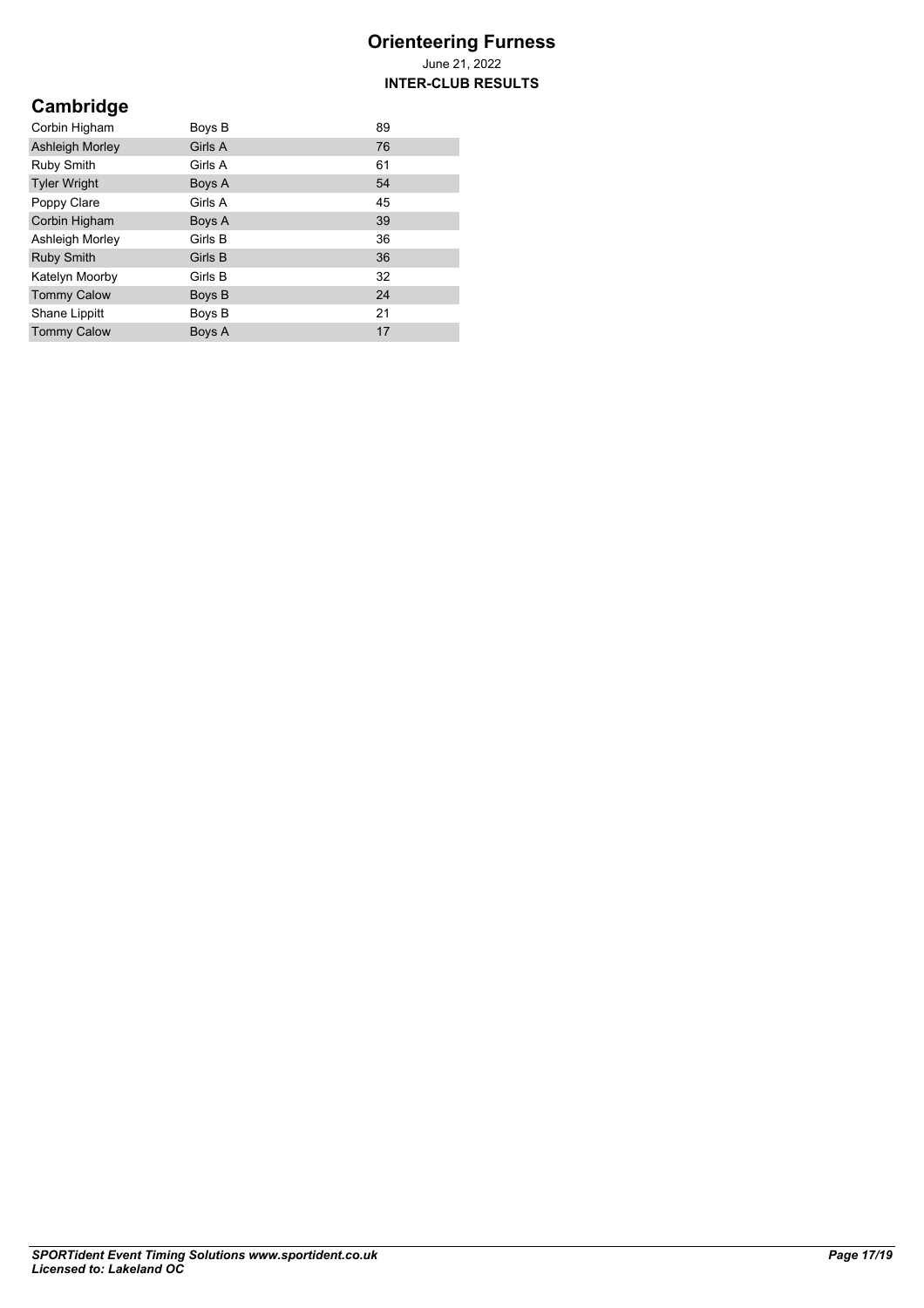**INTER-CLUB RESULTS**

## **Greengate**

| Lacey-Jai Moore       | Girls A | 74 |
|-----------------------|---------|----|
| Daisy Mortimer        | Girls B | 50 |
| Kofi Pearson          | Boys A  | 49 |
| <b>Emily Crawford</b> | Girls B | 46 |
| <b>Riley Gregg</b>    | Boys B  | 46 |
| Lacey-Jai Moore       | Girls B | 43 |
| Kacey Sherwood        | Girls A | 41 |
| <b>Conor Gowling</b>  | Boys B  | 41 |
| Jessica Price         | Girls A | 40 |
| <b>Riley Gregg</b>    | Boys A  | 36 |
| Noah Robinson         | Boys A  | 34 |
| Hudson Judge          | Boys B  | 25 |